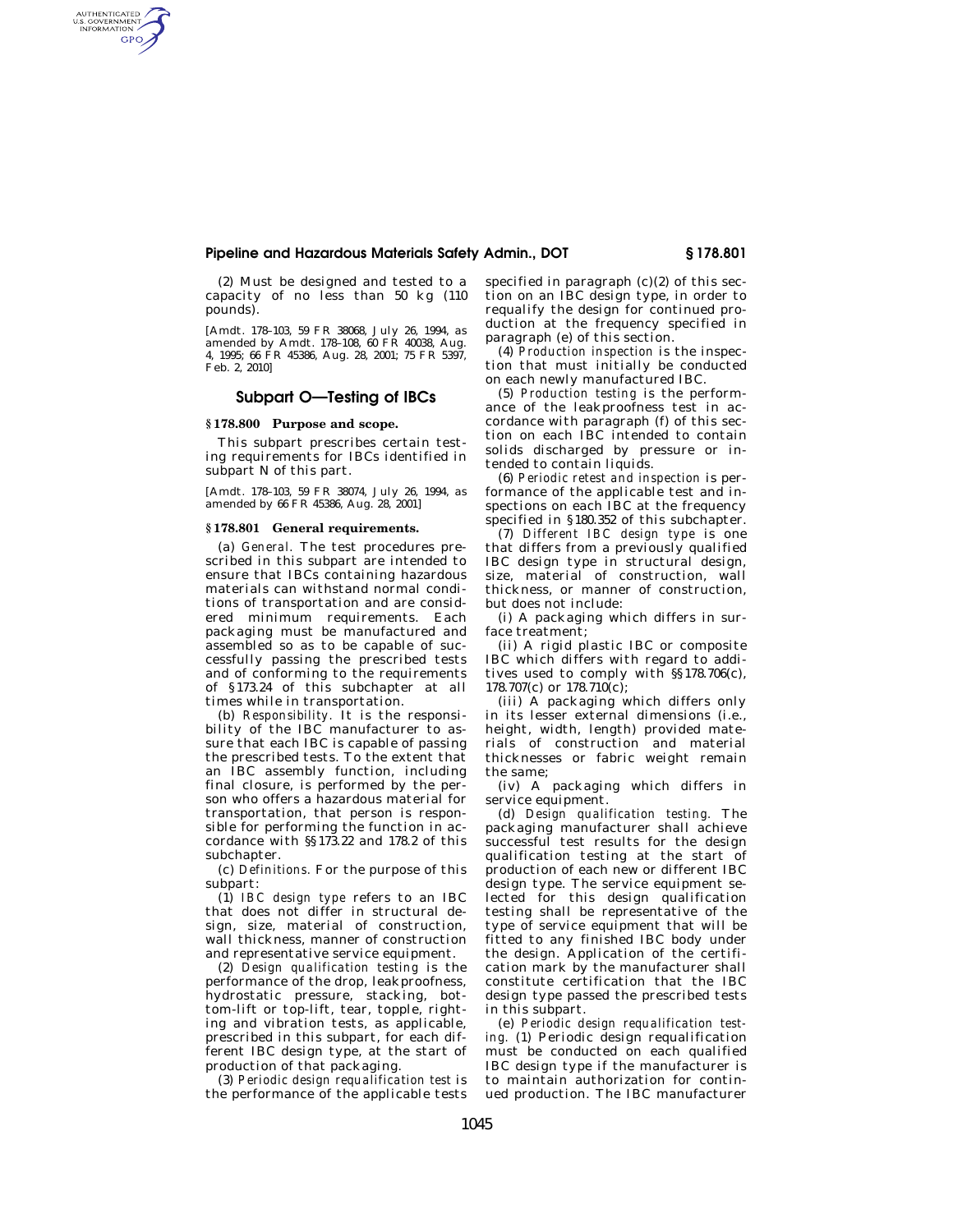shall achieve successful test results for the periodic design requalification at sufficient frequency to ensure each packaging produced by the manufacturer is capable of passing the design qualification tests. Design requalification tests must be conducted at least once every 12 months.

(2) Changes in the frequency of design requalification testing specified in paragraph (e)(1) of this section are authorized if approved by the Associate Administrator. These requests must be based on:

(i) Detailed quality assurance programs that assure that proposed decreases in test frequency maintain the integrity of originally tested IBC design types; and

(ii) Demonstrations that each IBC produced is capable of withstanding .<br>higher standards (e.g., increased drop<br>height, hydrostatic pressure. wall height, hydrostatic pressure, thickness, fabric weight).

(f) *Production testing and inspection.*  (1) Production testing consists of the leakproofness test prescribed in §178.813 of this subpart and must be performed on each IBC intended to contain solids discharged by pressure or intended to contain liquids. For this test:

(i) The IBC need not have its closures fitted, except that the IBC must be fitted with its primary bottom closure.

(ii) The inner receptacle of a composite IBC may be tested without the outer IBC body, provided the test results are not affected.

(2) Applicable inspection requirements in §180.352 of this subchapter must be performed on each IBC initially after production.

(g) *Test samples.* The IBC manufacturer shall conduct the design qualification and periodic design requalification tests prescribed in this subpart using random samples of IBCs, according to the appropriate test section.

(h) *Selective testing of IBCs.* Variation of a tested IBC design type is permitted without further testing, provided selective testing demonstrates an equivalent or greater level of safety than the design type tested and which has been approved by the Associate Administrator.

(i) *Approval of equivalent packagings.*  An IBC differing from the standards in

**§ 178.801 49 CFR Ch. I (10–1–10 Edition)** 

subpart N of this part, or tested using methods other than those specified in this subpart, may be used if approved by the Associate Administrator. Such IBCs must be shown to be equally effective, and testing methods used must be equivalent.

(j) *Proof of compliance.* Notwithstanding the periodic design requalification testing intervals specified in paragraph (e) of this section, the Associate Administrator, or a designated representative, may at any time require demonstration of compliance by a manufacturer, through testing in accordance with this subpart, that packagings meet the requirements of this subpart. As required by the Associate Administrator, or a designated representative, the manufacturer shall either:

(1) Conduct performance tests or have tests conducted by an independent testing facility, in accordance with this subpart; or

(2) Make a sample IBC available to the Associate Administrator, or a designated representative, for testing in accordance with this subpart.

(k) *Coatings.* If an inner treatment or coating of an IBC is required for safety reasons, the manufacturer shall design the IBC so that the treatment or coating retains its protective properties even after withstanding the tests prescribed by this subpart.

(l) *Record retention.* (1) The person who certifies an IBC design type shall keep records of design qualification tests for each IBC design type and for each periodic design requalification as specified in this part. These records must be maintained at each location where the IBC is manufactured and at each location where design qualification and periodic design requalification testing is performed. These records must be maintained for as long as IBCs are manufactured in accordance with each qualified design type and for at least 2.5 years thereafter. These records must include the following information: name and address of test facility; name and address of the person certifying the IBC; a unique test report identification; date of test report; manufacturer of the IBC; description of the